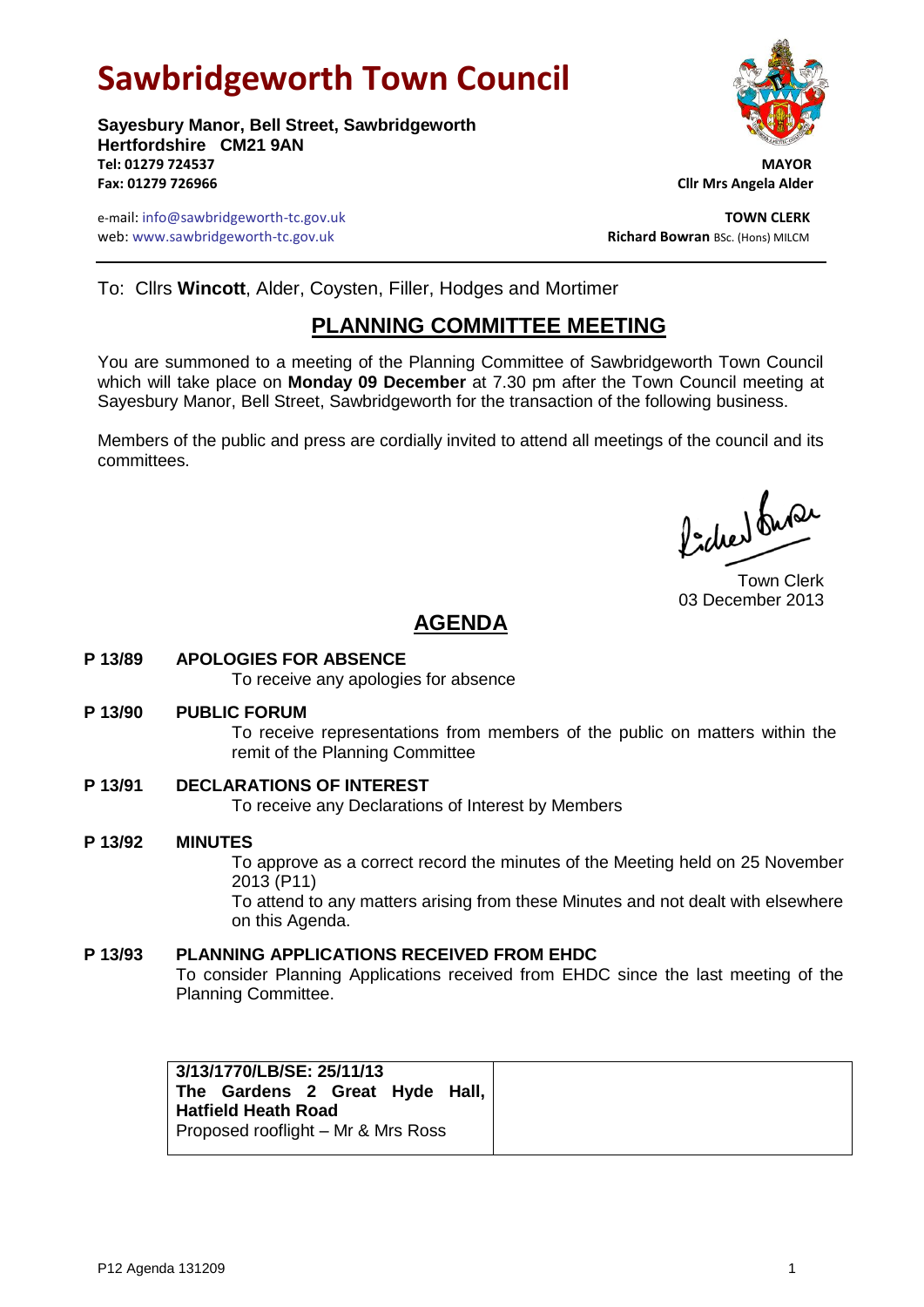| 3/13/1976/FP/SE: 25/11/13<br><b>Little Beazleys, West Road</b><br>Demolition of existing curtilage listed<br>nissen hut and replaced with 3no bay<br>cart shed - Mr & Mrs Greg Redman                                                                                                                                                                                                                                                |  |
|--------------------------------------------------------------------------------------------------------------------------------------------------------------------------------------------------------------------------------------------------------------------------------------------------------------------------------------------------------------------------------------------------------------------------------------|--|
| 3/13/1977/LB/SE: 25/11/13<br><b>Little Beazleys, West Road</b><br>Demolition of existing curtilage listed<br>nissen hut and replaced with 3no bay<br>cart shed - Mr & Mrs Greg Redman                                                                                                                                                                                                                                                |  |
| 3/13/2018/PH/SE: 18/11/13<br><b>7 The Forebury</b><br>Single storey rear extension with glass<br>lantern. Depth 4.5 metres: Maximum<br>height 3.3 metres: Eaves height 2.6<br>metres<br><b>NOTE:</b> Please read attached letter                                                                                                                                                                                                     |  |
| 3/13/2023/FP/KH: 22/11/2013<br><b>39 Barnard Road</b><br>Single storey side and two storey rear<br>extension - Mr Mark Vintinner                                                                                                                                                                                                                                                                                                     |  |
| 3/13/2027/FP/MP: 28/11/13<br><b>Central Surgery, Bell Street</b><br>Alterations of the existing surgery<br>building and a new build two storey<br>extension.<br>Works include<br>the<br>reconfiguration of the existing internal<br>layout, alterations to windows and doors,<br>reorganisation of the site boundary,<br>works<br>0f<br>hard<br>landscape<br>and<br>reconfiguration of the existing car park -<br>Mrs Deborah Kearns |  |
| 3/13/2030/FP/KH: 03/12/13<br><b>10 Newton Drive</b><br>Change of use of garage to habitable<br>accommodation - Mr Robert Hounslow                                                                                                                                                                                                                                                                                                    |  |
| 3/13/2032/FP/MP: 28/11/13<br><b>Eversley, London Road</b><br>Sub division of existing building into 2no.<br>3 bedroomed houses and the erection of<br>dwellings<br>bedroomed<br>with<br>2no.<br>4<br>associated landscaping and access - Mr<br><b>Guy Baker (Mantle Estates)</b>                                                                                                                                                     |  |
| 3/13/2041/FP/SE: 27/11/13<br><b>23 Vantorts Road</b><br>Single storey rear extension<br>and<br>insertion of ground floor windows to rear<br>and side elevations - Mr & Mrs N<br>Goodwin                                                                                                                                                                                                                                              |  |